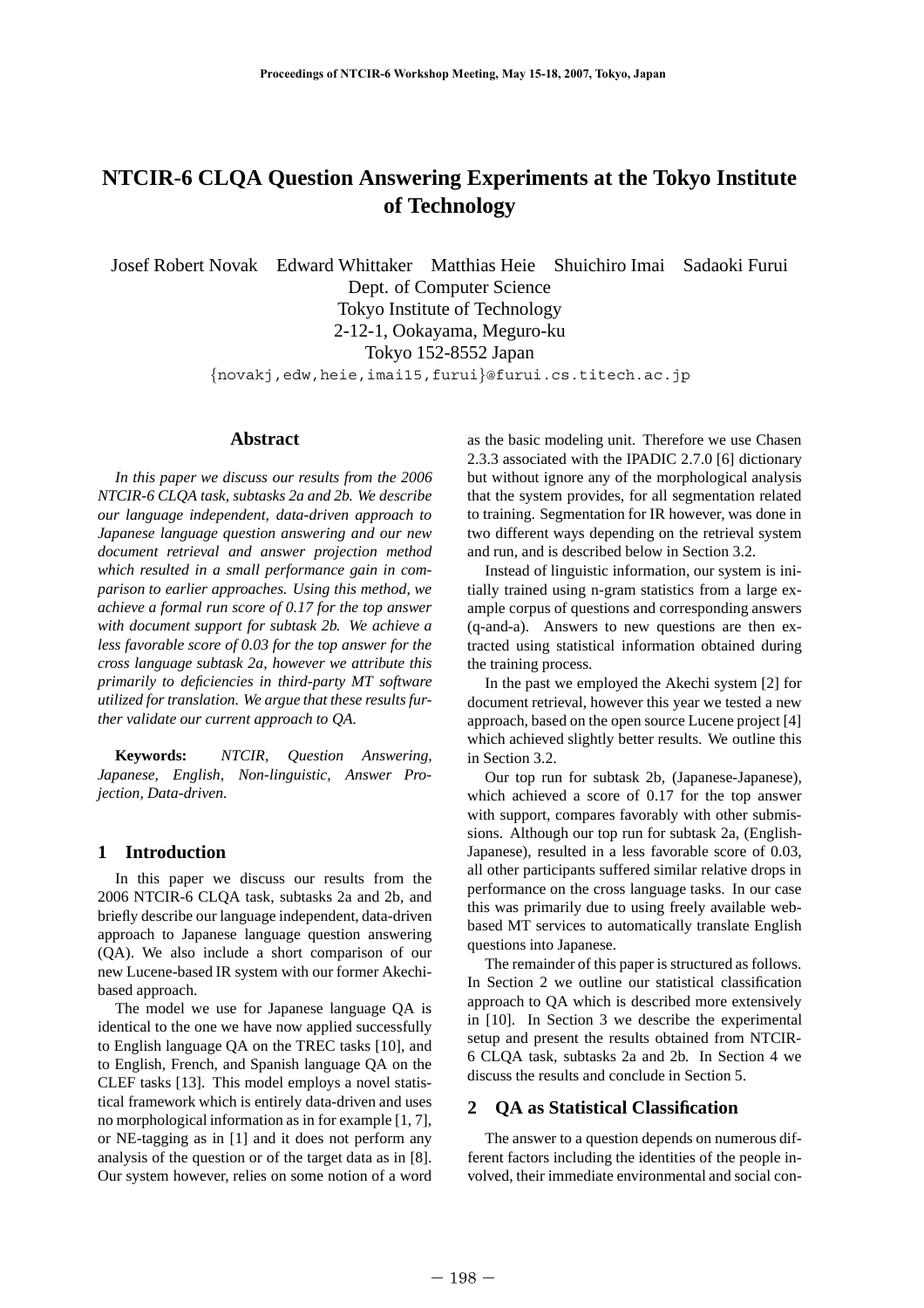text, and previously asked questions. These and other similar contextual variables are clearly relevant in realworld situations, however they are very difficult to model and also to test in an off-line mode, such as that presented by NTCIR, CLEF and TREC evaluations. Therefore, we limit ourselves to modeling the most straightforward and obvious dependence: the probability of an answer A dependending on a question Q

$$
P(A \mid Q) = P(A \mid W, X), \tag{1}
$$

where A and Q are considered to be a string of  $l_A$  words  $A = a_1, \ldots, a_{l_A}$  and  $l_Q$  words  $Q =$  $q_1, \ldots, q_{l_Q}$ , respectively. Here  $W = w_1, \ldots, w_{l_W}$ represents a set of features describing the "questiontype" part of Q such as *when*, *why*, *how*, etc., while  $X = x_1, \ldots, x_{l_X}$  represents a set of features that describe the "information-bearing" part of  $Q$  i.e. what the question is actually about and what it refers to. For example, in the questions, *Who is the oldest person in the world?* and *How old is the oldest person in the world?* the question-types *who* and *how old* differ, while the information-bearing component, *the oldest person in the world*, does not change.

Finding the best answer  $A$  involves a search over all available A for the one which maximises the probability of the above model i.e.,

$$
\hat{A} = \arg\max_{A} P(A \mid W, X). \tag{2}
$$

Given the correct probability distribution this is guaranteed to give us the optimal answer in a maximum likelihood sense. We don't know this distribution, and it is still difficult to model but, using Bayes' rule and making various simplifying, modeling and conditional independence assumptions (as described in detail in [10, 11, 12]) Equation (2) can be rearranged to give

$$
\arg\max_{A} \underbrace{P(A \mid X)}_{retrieval} \cdot \underbrace{P(W \mid A)}_{filter}
$$
 (3)

The  $P(A \mid X)$  model is essentially a statistical language model that models the probability of an answer sequence A given a set of information-bearing features X. We call this model the *retrieval model* and do not examine it further (see [10, 11, 12] for more details).

The  $P(W \mid A)$  model matches a potential answer A with features in the question-type set  $W$ . For example, it relates place names with *where*-type questions. In general, there are many valid and equiprobable A for a given W so this component can only re-rank candidate answers obtained by the retrieval model. We call this component the *filter model*, and it is structured as follows.

The question-type feature set  $W = w_1, \dots, w_{lw}$  is constructed by extracting *n*-tuples ( $n = 1, 2, \ldots$ ) such as *Where*, *In what* and *When were* from the input question Q. A set of  $|V_W| = 2522$  single-word features is extracted based on frequency of occurrence in our collection of example questions.

Modeling the complex relationship between W and A directly is non-trivial. We therefore introduce an intermediate variable representing classes of example questions-and-answers (q-and-a)  $c_e$  for  $e = 1 \dots |C_E|$ drawn from the set  $C_E$ . In order to construct these classes, given a set  $E$  of example q-and-a, we then define a mapping function  $f: E \mapsto C_E$  which maps each example q-and-a  $t_j$  for  $j = 1 \dots |E|$  into a particular class  $f(t_j) = e$ . Thus each class  $c_e$  may be defined as the union of all component q-and-a features from each  $t_i$  satisfying  $f(t_i) = e$ . Finally, to facilitate modeling we say that  $W$  is conditionally independent of  $c_e$  given A so that,

$$
P(W \mid A) = \sum_{e=1}^{|C_E|} P(W \mid c_W^e) P(c_A^e \mid A), \tag{4}
$$

where  $c_W^e$  and  $c_A^e$  refer respectively to the subsets of question-type features and example answers for the class  $c_e$ .

The system using the model given by Equation (4) is referred to as model TWO. Model ONE which is described in [10] uses a slightly different derivation, however only systems based on model TWO were used in the official evaluations described in this paper.

## **3 Experimental Setup**

In order to train the filter model for the system we use  $|C_E| = 268,531$  example q-and-a from the 5TAKU quiz data [9] where each entry is composed of one question and five candidate answers e.g.,

 $\begin{array}{ccccccccccccc} \end{array}$ . Each class contains one unique question and one of its corresponding answers. We extract a set of  $|V_W| = 125$  single-word features from the most frequently occurring words in questions from the 5TAKU quiz data<sup>1</sup>.

Finally, for the cross-language English-Japanese subtask, we rely on Google Translate [5] to automatically translate the English questions into Japanese. These translations are then fed as-is to our Japanese language QA system without any further processing.

#### **3.1 Data sources**

We use two different data sources for extracting answers: (1) the Mainichi Shimbun (1998-1999) newspaper corpus (mai) that was the official resource for both the NTCIR-3 QAC-1 task and this year's NTCIR-6 CLQA task, and (2) the top 300 Google documents corresponding to the question, which are downloaded

<sup>&</sup>lt;sup>1</sup>This experimental setup is identical to that from [12].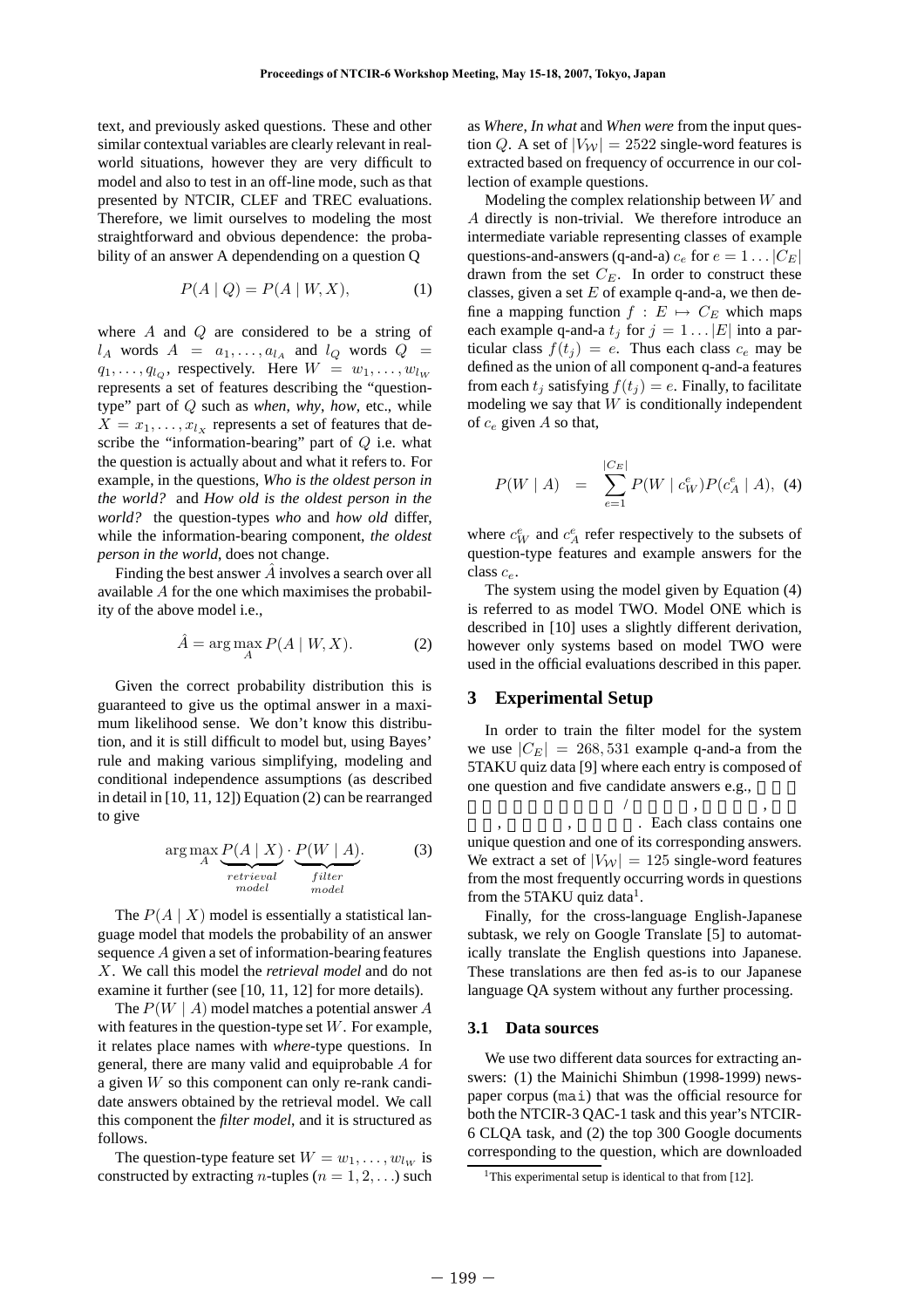| Run      | <b>Retreival System</b> | Top1 |
|----------|-------------------------|------|
| $E-J-01$ | Akechi+mai              | 0.02 |
| $E-J-02$ | Akechi+mai+web          | 0.03 |
| $E-J-03$ | Lucene+mai              | 0.03 |
| $J-J-01$ | Akechi+mai              | 0.16 |
| $J-J-02$ | Akechi+mai+web          | 0.13 |
| $J-J-03$ | Lucene+mai              | 0.17 |

**Table 1.** Percentage correct answers in the Top1 position on six formal runs for NTCIR-6 CLQA track, subtasks 2a and 2b using 5000 mai documents.

at runtime (web). For each formal run one of mai, or mai+web was used.

### **3.2 Document retrieval**

For document retrieval purposes we prepared two separate retrieval systems, Akechi-2.0.1b [2], and a modified version of the java-based open source text search engine library Lucene [4] which we equipped with a character-based segmenter. For each subtask we submitted one run each, using Akechi+mai, Akechi+mai+web, or Lucene+mai. Where Akechi+mai was combined with web data, Akechi was not used to index the web data, rather the method described in [10] was used to combine results from the two sources.

Our modified version of Lucene segments Japanese script into only character n-grams, numbers, and space delimited romaji words. The resulting segmented data is then indexed as unigrams, bigrams, and trigrams. For retrieval purposes questions are segmented according to the same rules and each n-gram is treated as an individual query term, and every document containing at least one query term is considered a "hit". Rank is determined by the sum of the individual tf\*idf scores for all query terms found in a particular document.

#### **3.3 NTCIR-6 CLQA formal runs**

We participated in two subtasks for the NTCIR-6 CLQA task, the English-Japanese subtask 2a, and the Japanese-Japanese subtask 2b. We submitted three runs for each of these subtasks, resulting in a total of six formal run submissions. The individual runs for each subtask differed only in terms of the retrieval system used, as described above. The results for all six runs are displayed in Table 1 which shows the results from all six of our submissions. E-J-01, E-J-02, and E-J-03 represent the results for subtask 2a, while J-J-01, J-J-02, and J-J-03 represent the results for subtask 2b. The "Retrieval System" column specifies which retrieval system was used for a particular run.

#### **4 Discussion**

As can be seen in Table 1 we achieve our best score for the Japanese-Japanese task on run J-J-03, using the modified Lucene retrieval system with the mai corpus. This result is slightly better than the runs using either Akechi with the mai corpus, or Akechi+mai+web combination. Furthermore, although our best result on the English-Japanese subtask is considerably lower than any of our scores on the Japanese-Japanese subtask, our Lucene-based retrieval system still outperforms the Akechi only system. This performance difference on retrieval may be due in part to the fact that Akechi uses "word" based segmentation from Chasen, while our modified version of Lucene performs segmentation and indexing only on character n-grams, numbers and space delimited romaji words.

In order to confirm this hypothesis it would be necessary to further modify Lucene to perform word based segmentation, however there is some anecdotal evidence supporting the claim that character n-gram based indexing gives improved retrieval for longer queries [3].

It is interesting, and somewhat disappointing to note that the Akechi+mai+web combination achieved a lower score than Akechi+mai alone. In past experiments [10] we have never found a point at which performance deteriorates after a certain number of documents. Therefore, we suspect that the problem lies in the method used to combine the web and Akechi+mai results.

System performance on the Japanese-Japanese subtask, with a best run score of 0.17 for the top answer with support, was quite good. This score places us in the mid-range of all the participating systems, and also agrees favorably with those achieved on English in the TREC evaluations [10], and on English, Spanish and French in the CLEF evaluations [13].

Performance on the English-Japanese subtask, with a best run score of 0.03 for the top answer with support, was somewhat disappointing. This was due in large part to the decision to use freely available online web translation services to handle translation of the English questions into Japanese. No other additional processing was applied to the translated queries, and performance suffered as a result. This score also placed us at the bottom of the submissions for the English-Japanese cross language subtask.

Table 2 shows a breakdown by answer type, for correct answers on our best run on subtask 2b, run J-J-03. QType refers to the answer type for a given question, Qnum denotes the number of questions of this type included in the question set, 1st denotes the number of correct first-place answers for the question type, SErr refers to the number of answers marked wrong for segmentation errors, where an "answer segmentation error" refers to an inexact answer which either lacks necessary information or contains superfluous information.

It is easy to see that we obtain our best results on the "location" and "organization" types, while system